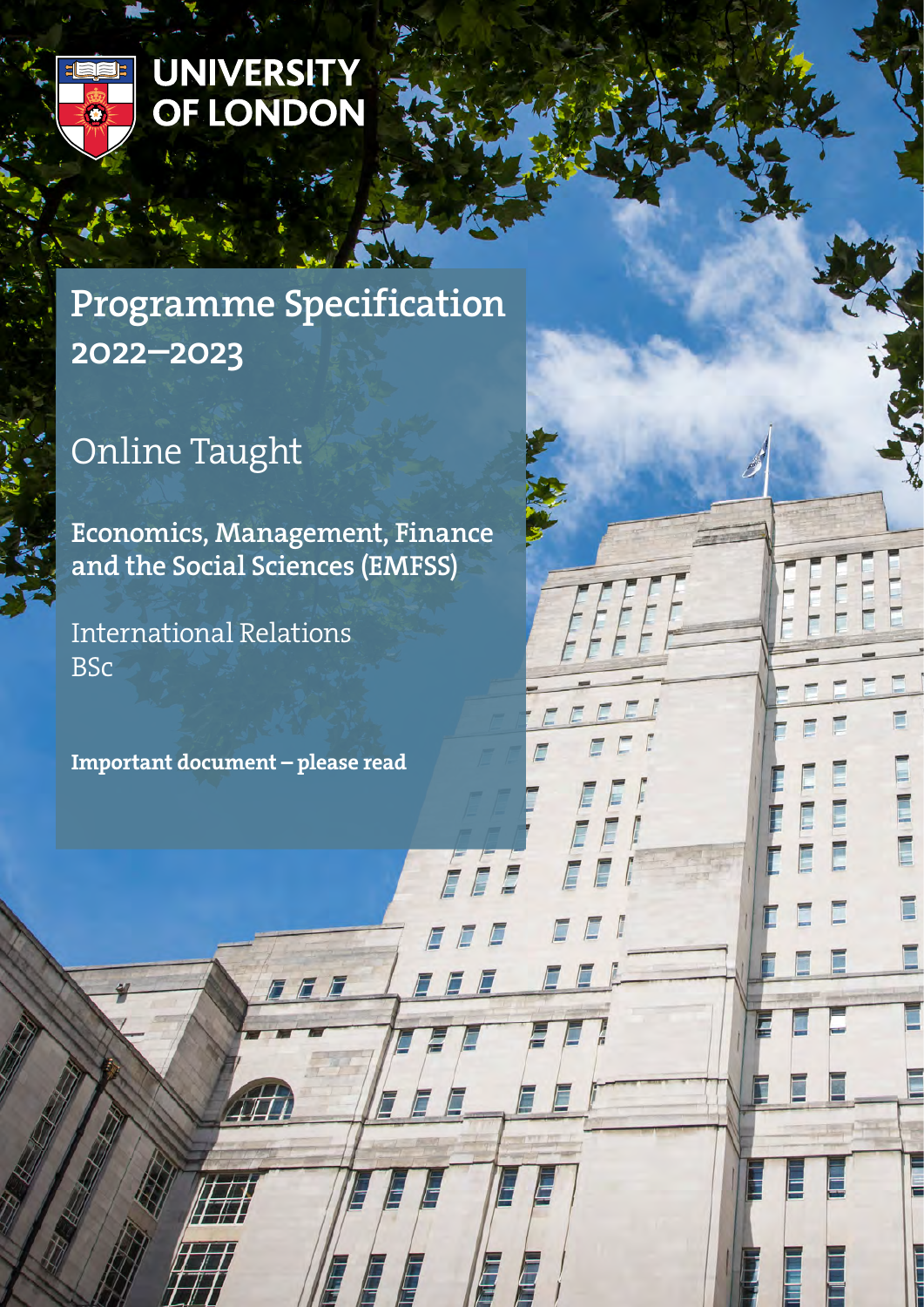# Table of Contents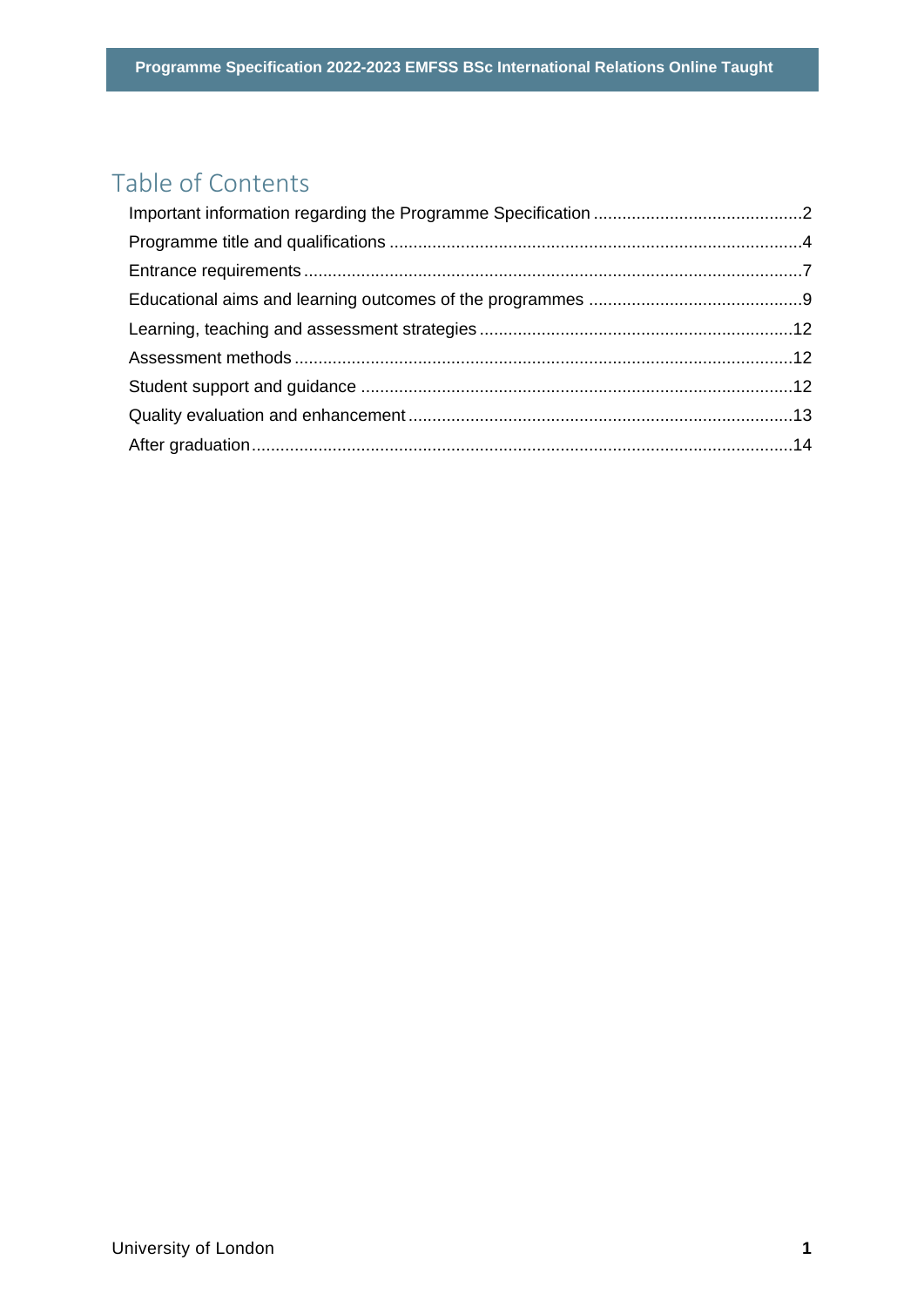# <span id="page-2-0"></span>**Important information regarding the Programme Specification**

#### **About this document**

#### Last revised 04 May 2022

The Programme Specification gives a broad outline of the structure and content of the programme, the entry level qualifications, as well as the learning outcomes students will achieve as they progress. Some of the information referred to in a programme specification is included in more detail on the University of London website. Where this is the case, links to the relevant webpage are included.

Where links to external organisations are provided, the University of London is not responsible for their content and does not recommend nor necessarily agree with opinions expressed and services provided at those sites.

If you have a query about any of the programme information provided, whether here or on the website, registered students should use the *ask a question* button in the [student portal](https://my.london.ac.uk/) otherwise the *Contact Us* button on each webpage should be used.

#### **Significant changes made to the programme specification 2022-2023:**

Internet access and computer specification requirements have been updated.

#### **Terminology**

The following language is specific to the EMFSS BSc Online Taught degree programme:

**Course**: Individual units of the programme are called courses. Each course is a selfcontained, formally structured learning experience with a coherent and explicit set of learning outcomes and assessment criteria.

**New:** Either as 'new course' or 'new credit'**.** A course which you have never previously registered for.

**Prerequisite:** A course that you must register and complete live sessions for before you are permitted to complete the teaching for another course.

**Corequisite:** A course that you must register and complete the live session for either before or at the same time as another course.

**100 level / 200 level / 300 level:** In the context of UK higher education, the Framework for Higher Education Qualifications (FHEQ) levels are as follows:

100 courses are equivalent to FHEQ Level 4

200 courses are equivalent to FHEQ Level 5

300 courses are equivalent to FHEQ Level 6

**Online Taught:** The qualifications awarded under these regulations are taught online only. You will receive advice via your virtual learning environment (VLE) from a class teacher.

**VLE**: Your virtual learning environment where you access your learning materials, live sessions. We may also refer to this as Digital Campus.

**Study session:** The academic year is split into two study sessions. You will register for each study session independently.

**Teaching block:** Each study session is split into two ten-week teaching blocks.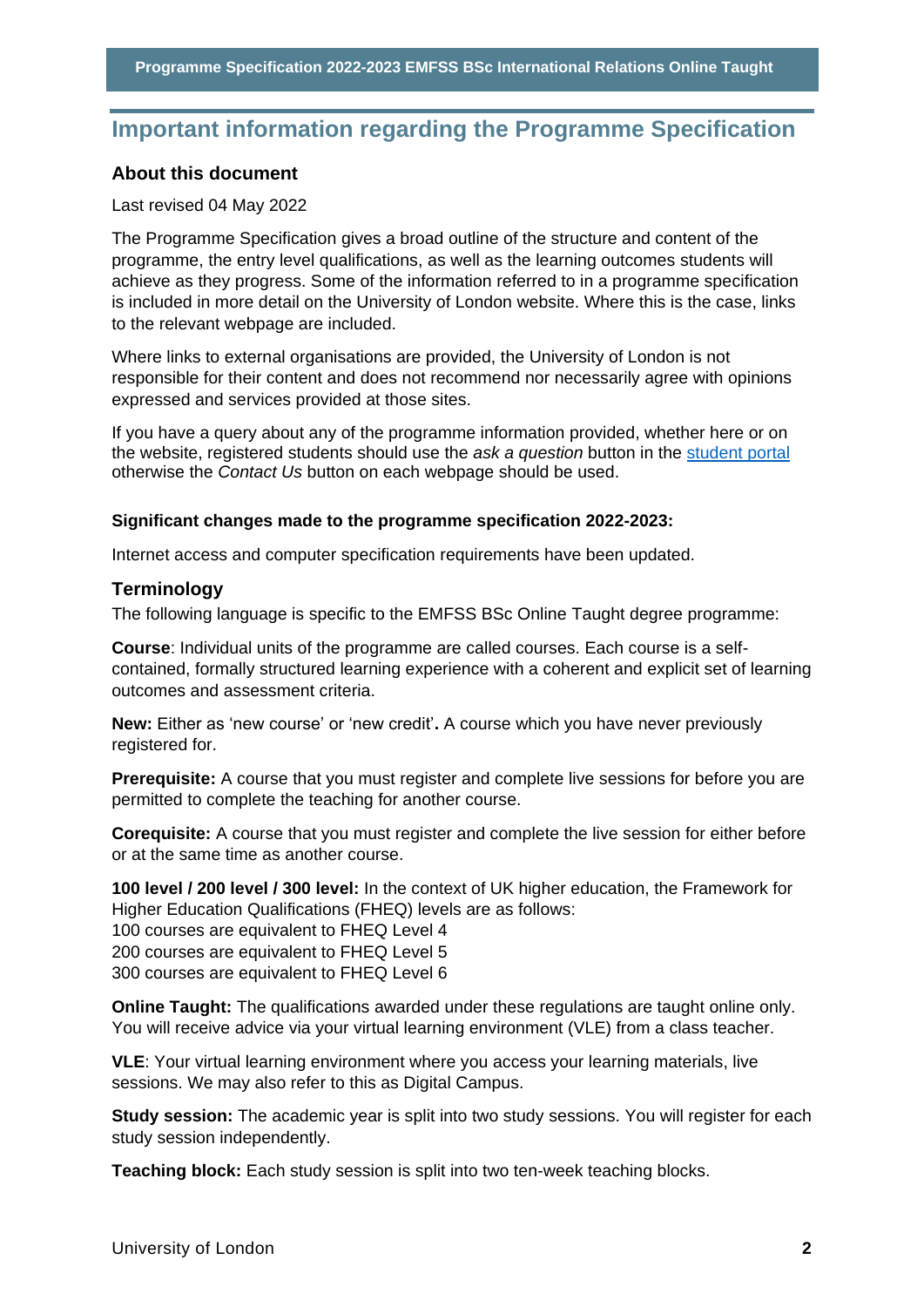**Student Success Advisor**: Will provide advice and guidance throughout your programme.

**Class teacher**: Will facilitate live, online teaching sessions.

**Live sessions**: A compulsory element of your teaching accessed on the VLE.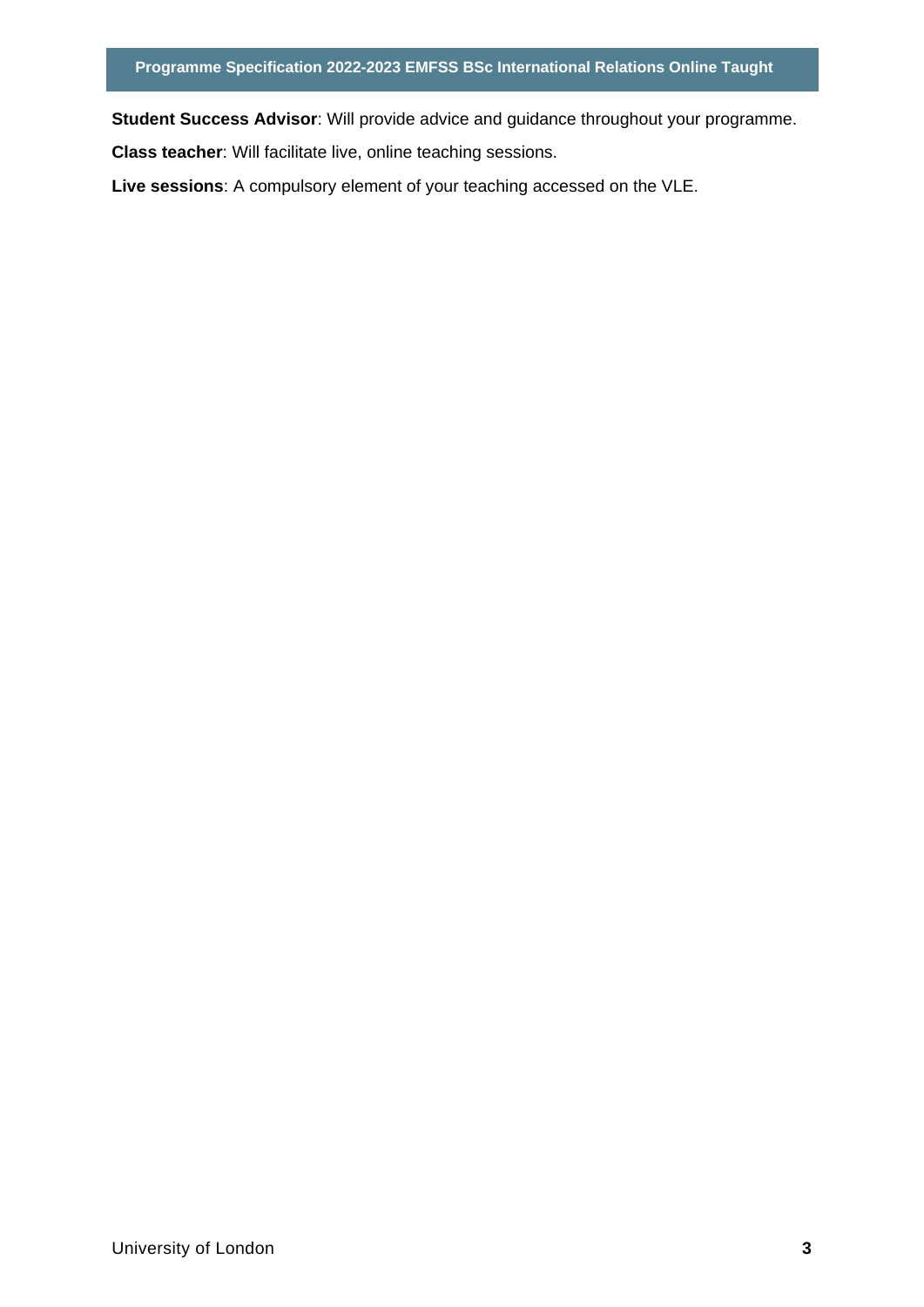# <span id="page-4-0"></span>**Programme title and qualifications**

Undergraduate degrees of the University of London are awarded with Honours. The award certificate will indicate the level of the academic performance (Honours) achieved by classifying the award. The classification of the degree will be based on the ratified marks from the completed assessments.

The standard classification system for Bachelor's degrees with Honours is:

First-Class; Upper Second-Class; Lower Second-Class; Third-Class.

A Pass Degree is a degree without Honours.

Specific rules for the classification of awards are given in the [Programme Regulations,](https://london.ac.uk/current-students/programme-documents/regulations) under Scheme of Award.

#### **Programme title**

International Relations

#### **Qualifications**

Bachelor of Science in International Relations

#### **Exit qualifications**

- Diploma of Higher Education in International Relations
- Certificate of Higher Education in Social Sciences

An exit qualification is an intermediate qualification, for which the student may not have registered at the outset but which may be awarded on completion of specific modules/courses (or credit accumulated) in a longer programme of study, if the student leaves the programme.

Exit qualifications are awarded at the discretion of the Board of Examiners and once a student has accepted an exit qualification they will not normally be permitted to continue their study of the same award with the University of London.

#### **Individual courses**

There is no provision for individual courses of the programme to be studied on a stand-alone basis.

#### **Notes**

The BSc degree in International Relations is available through a 12 course Standard Route and a 9 course Graduate Entry Route.

#### **Qualification titles may be abbreviated as follows:**

Bachelor of Science – BSc

Diploma of Higher Education in International Relations – DipHE

Certificate of Higher Education – CertHE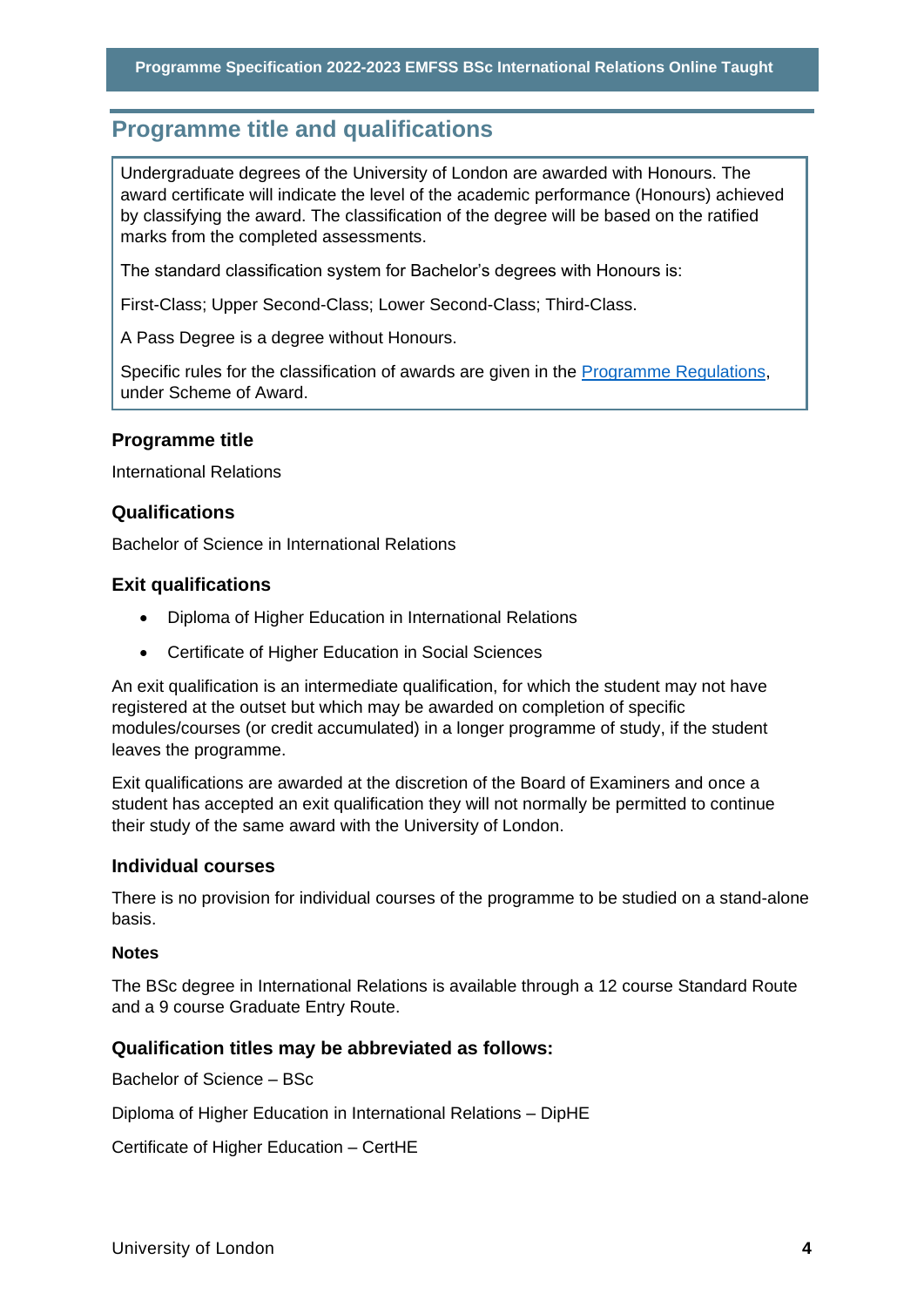#### **Level of the programmes**

The Framework for Higher Education Qualifications of UK Degree-Awarding Bodies (FHEQ) forms part of the UK Quality Code for Higher Education of the [Quality Assurance](http://www.qaa.ac.uk/en)  [Agency for Higher Education](http://www.qaa.ac.uk/en) (QAA).

The qualifications are placed at the following Levels of the Framework for Higher Education Qualifications (FHEQ):

| • Bachelor of Science degree (BSc)         | Level 6 |
|--------------------------------------------|---------|
| • Diploma of Higher Education (DipHE)      | Level 5 |
| • Certificate of Higher Education (CertHE) | Level 4 |

#### **Relevant QAA subject benchmarks group(s)**

See the [QAA website](http://www.qaa.ac.uk/) for information

[International Relations](https://www.qaa.ac.uk/docs/qaa/subject-benchmark-statements/subject-benchmark-statement-politics-and-international-relations.pdf?sfvrsn=73e2cb81_5)

#### **Awarding body**

[University of London](http://www.london.ac.uk/)

#### **Registering body**

[University of London](http://www.london.ac.uk/)

#### **Academic direction**

[The London School of Economics and Political Science \(LSE\)](http://www.lse.ac.uk/home.aspx) 

#### **Accreditation by professional or statutory body**

Not applicable

#### **Language of study and assessment**

English

#### **Mode of study**

Flexible and online study

#### **Programme structures**

The Economics, Management, Finance and the Social Sciences programmes are comprised of courses. Each course is referred to as a '100 course', '200 course' or '300 course', corresponding to the following levels of the Framework for Higher Education Qualifications (FHEQ):

- 100 courses are placed at FHEQ Level 4
- 200 courses are placed at FHEQ Level 5
- 300 courses are placed at FHEQ Level 6

Where half courses are indicated, two half courses are equivalent to one full course in terms of structure. For each programme, some courses are compulsory, whilst others can be selected from lists of options called 'selection groups'.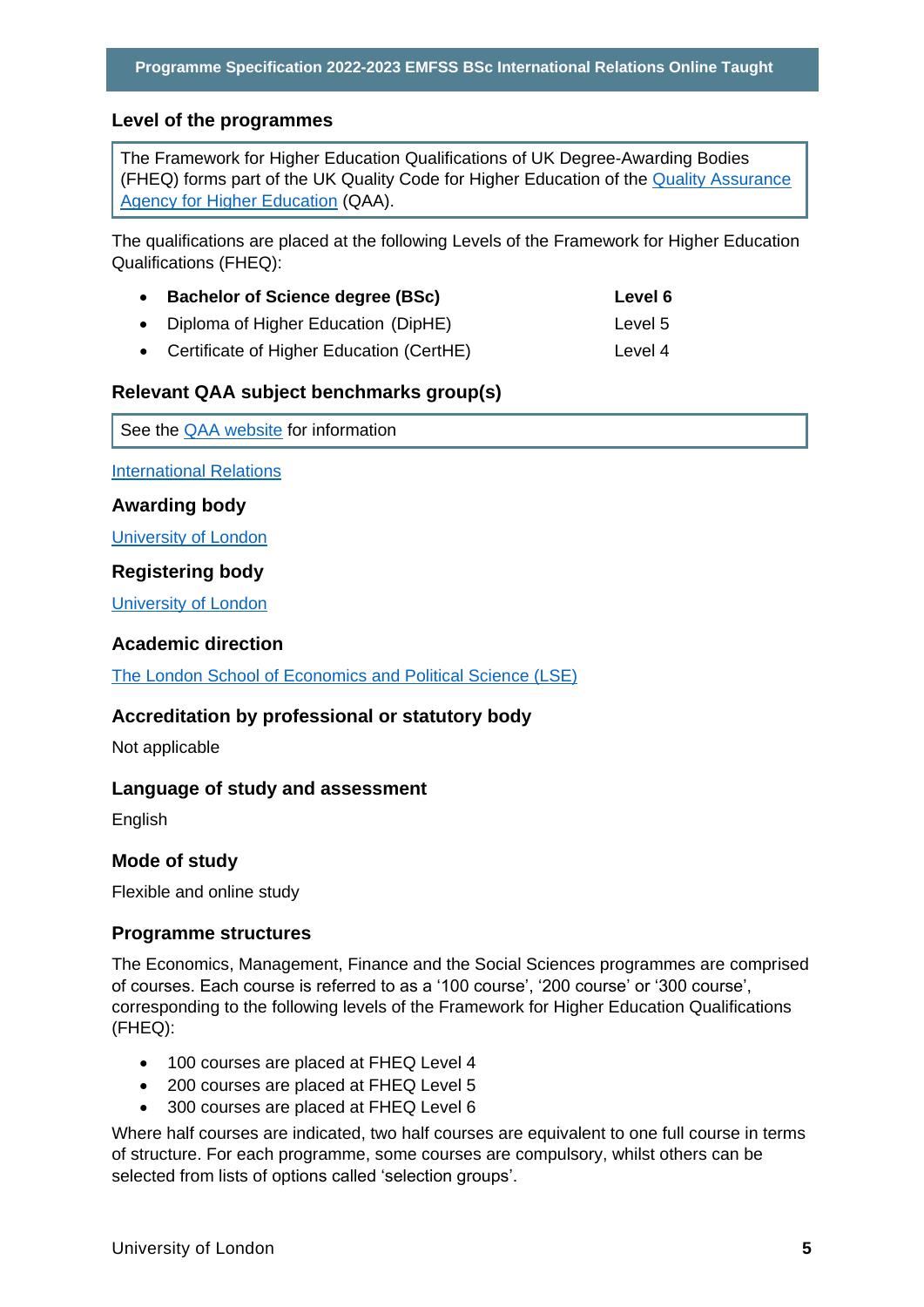The current structure can be found on the programme's [Structure](https://onlinecourses.london.ac.uk/undergraduate/international-relations-politics-degrees/international-relations/) page on the University of London website.

Where a student satisfies certain conditions, transfer may be permitted between different degrees and routes.

To be considered for the qualification of a BSc honours degree in the field of Economics, Management, Finance and the Social Sciences:

- For degrees through the Standard Route a student must have attempted 12 full courses and must have passed with a mark of 40 or above at least eleven full courses.
- For degrees through the Graduate Entry Route a student must have attempted and passed, with a mark of 40 or above nine full courses.

#### **Maximum and minimum periods of registration**

The maximum and minimum period of registration, from a student's effective date of registration, are:

|                                   | <b>Minimum</b>       | <b>Maximum</b> |
|-----------------------------------|----------------------|----------------|
| <b>BSc (Standard Route)</b>       | Three years*         | Six years      |
| <b>BSc (Graduate Entry Route)</b> | Two and a half years | Six years      |

\*This period may vary if recognition of prior learning is permitted.

Study materials are made available after registration and on payment of the applicable fee.

#### **Credit value of courses**

Further information about the credit systems used by universities in the UK and Europe is provided by the [Quality Assurance Agency](http://www.qaa.ac.uk/en) and the [European Credit Transfer and](http://ec.europa.eu/education/resources/european-credit-transfer-accumulation-system_en.htm)  [Accumulation System.](http://ec.europa.eu/education/resources/european-credit-transfer-accumulation-system_en.htm)

Where credits are assigned to each course of a programme, credit indicates the amount of learning carried out in terms of the notional number of study hours needed, and the specified Frameworks for Higher Education Qualifications of UK Degree-awarding Bodies (FHEQ) credit level indicates the depth, complexity and intellectual demand of learning involved. The details below indicate the UK credits and the European Credit Transfer and Accumulation System (ECTS) values.

For the Economics, Management, Finance and the Social Sciences suite of programmes, credits are assigned to the courses as follows:

- 30 UK credits or 15 ECTS credits for a full course at level 4, or 15 UK credits or 7.5 ECTS credits for a half course at level 4
- 30 UK credits or 15 ECTS credits for a full course at level 5, or 15 UK credits or 7.5 ECTS credits for a half course at level 5
- 30 UK credits or 15 ECTS credits for a full course at level 6, or 15 UK credits or 7.5 ECTS credits for a half course at level 6

One UK credit equates to a notional ten hours of study.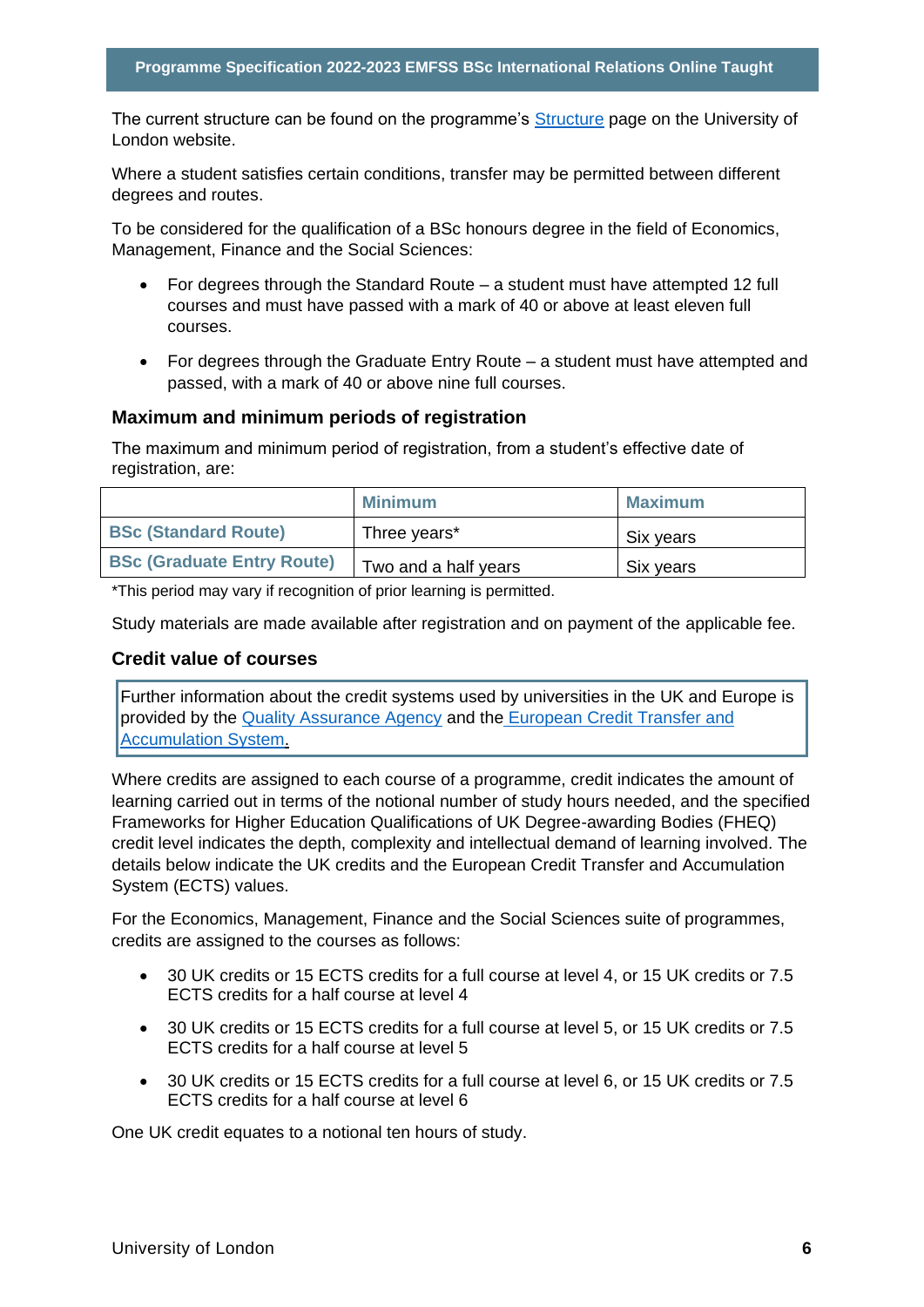#### **Recognition of prior learning**

Recognition of prior learning is a generic term for the process by which we recognise and, where appropriate, award credit for learning that has taken place elsewhere, before entry onto this programme of study.

Where the prior learning covered a similar syllabus to a module/course studied elsewhere, credit will be awarded as if you took the University of London module/course.

See the [General Regulations](https://london.ac.uk/current-students/programme-documents/regulations) (Section 3) and [Programme Regulations](https://london.ac.uk/current-studentsprogramme-documents/regulations) for more rules relating to prior learning.

Details on [how to apply for RPL](https://london.ac.uk/applications/how-apply/recognition-prior-learning/recognition-and-accreditation-prior-learning-0) can be found on our website

This programme allows recognition of prior learning (RPL). A student studying a degree through the Standard Route may apply for RPL for up to four 100 courses. A student studying a degree through the Graduate Entry Route may apply for RPL for up to one 100 course named on the degree structure.

To be eligible to apply for RPL a student must provide evidence to the University that they have already passed examinations that equate in level, content and standard to the 100 course(s) that form part of the programme. The qualification must have been awarded within the past five years preceding the application. If a student is awarded RPL they do not have to take that particular 100 course as part of their degree.

### <span id="page-7-0"></span>**Entrance requirements**

We consider qualifications from around the world. Details are available [here](https://london.ac.uk/applications/how-apply/am-i-qualified) and in the [Qualifications for Entrance](https://london.ac.uk/entrance-qualifications) schedule

The full list of **EMFSS** programmes can be found on our website. Entrance requirements are set out in detail under the 'Requirements' tab for each programme.

Applicants must submit an application in line with the procedures and deadlines set out on the [website.](https://london.ac.uk/applications/how-apply)

All entrance requirements are set out in detail on the programme page under the Requirements tab.

#### **General Entrance requirements for undergraduate degrees**

#### **Age:**

Applicants must normally be at least 17 years of age on or before 30 November in the year of initial registration.

#### **Qualifications:**

Applicants must

- have passed qualifications that satisfy category G in the Qualifications for Entrance schedule.
- meet any additional programme specific entrance requirements; and
- satisfy English language requirements.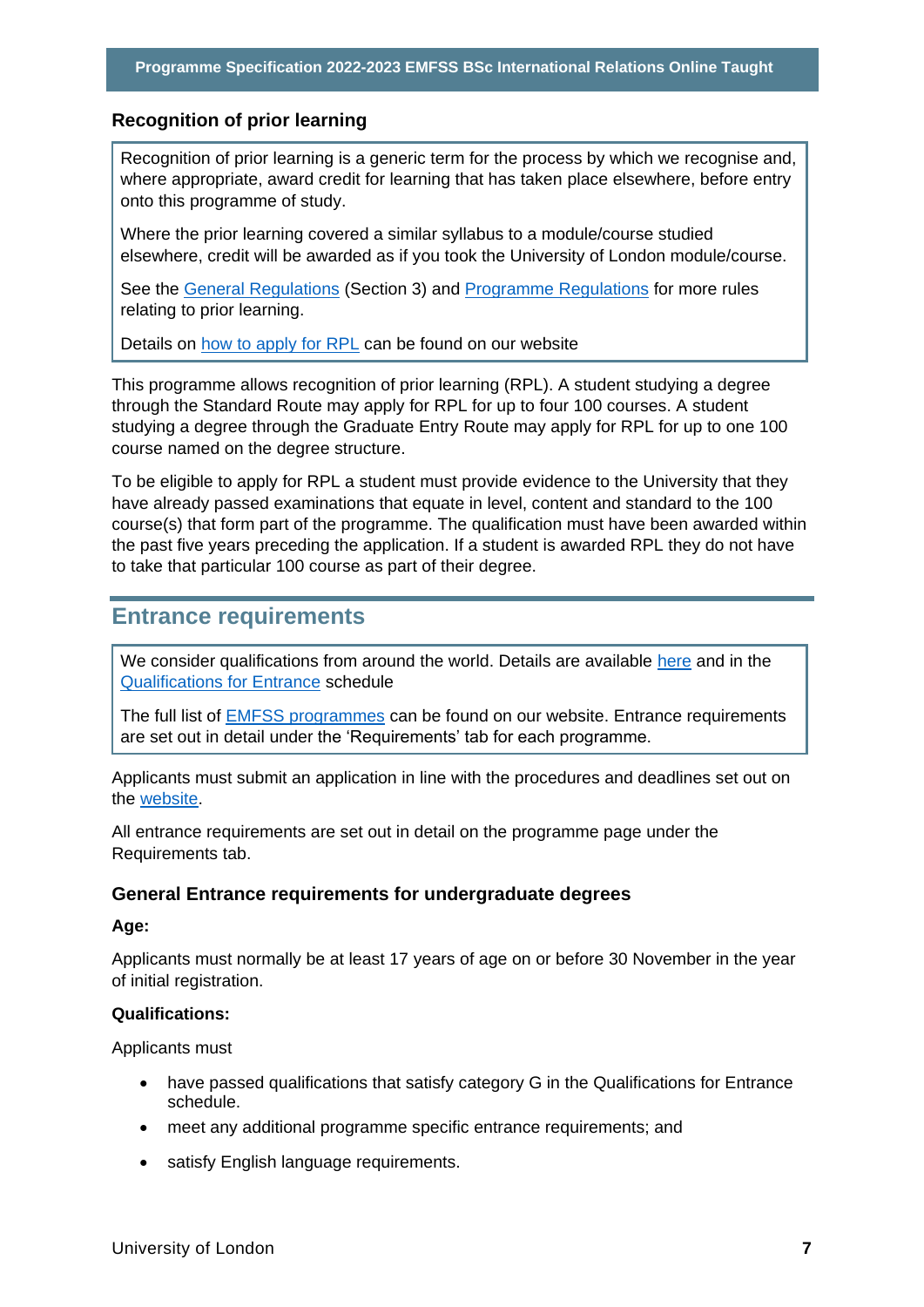#### **Entrance requirements for the Graduate Entry Routes to the undergraduate degrees**

#### **Age:**

Applicants must normally be at least 17 years of age on or before 30 November in the year of initial registration.

#### **Qualifications:**

Applicants must

- have successfully completed a full undergraduate degree or postgraduate qualification from an acceptable institution
- meet any additional programme specific entrance requirements; and
- satisfy English language requirements.

Applicants with professional qualifications and professional memberships will be considered on an individual basis.

The [Qualifications for Entrance schedule](https://london.ac.uk/entrance-qualifications) can be found on the University of London website.

#### **English language requirements**

Applicants must satisfy the English language requirements for the programme. These are set out in detail on the programme page under the Requirements tab for each programme.

Additional information on English language proficiency tests are given on the [website.](https://london.ac.uk/applications/how-apply/english-requirements)

Where an applicant does not meet the prescribed English language proficiency requirements but believes that they can demonstrate the requisite proficiency for admission the University may, at its discretion, consider the application.

#### **Internet access and computer specification**

Students will require regular access to a computer with an internet connection to use the University of London's online resources and systems.

The computer must have at least the following minimum specification:

- Windows: 7, 8, and 10 on 64-bit platforms (Windows 10 recommended)
- macOS: OS X 10.14 and higher
- CPUs newer than 2011 (Intel Sandy Bridge or newer)
- OpenGL 2.0 graphics driver
- Local storage for the recording of proctored examinations (75MB per hour)
- Web camera & microphone (internal or external)
- A steady hardwired internet connection requires speeds no less than (Note: A hardwired connection is strongly recommended):
	- o 10 MB/S download & 5 MB/S upload;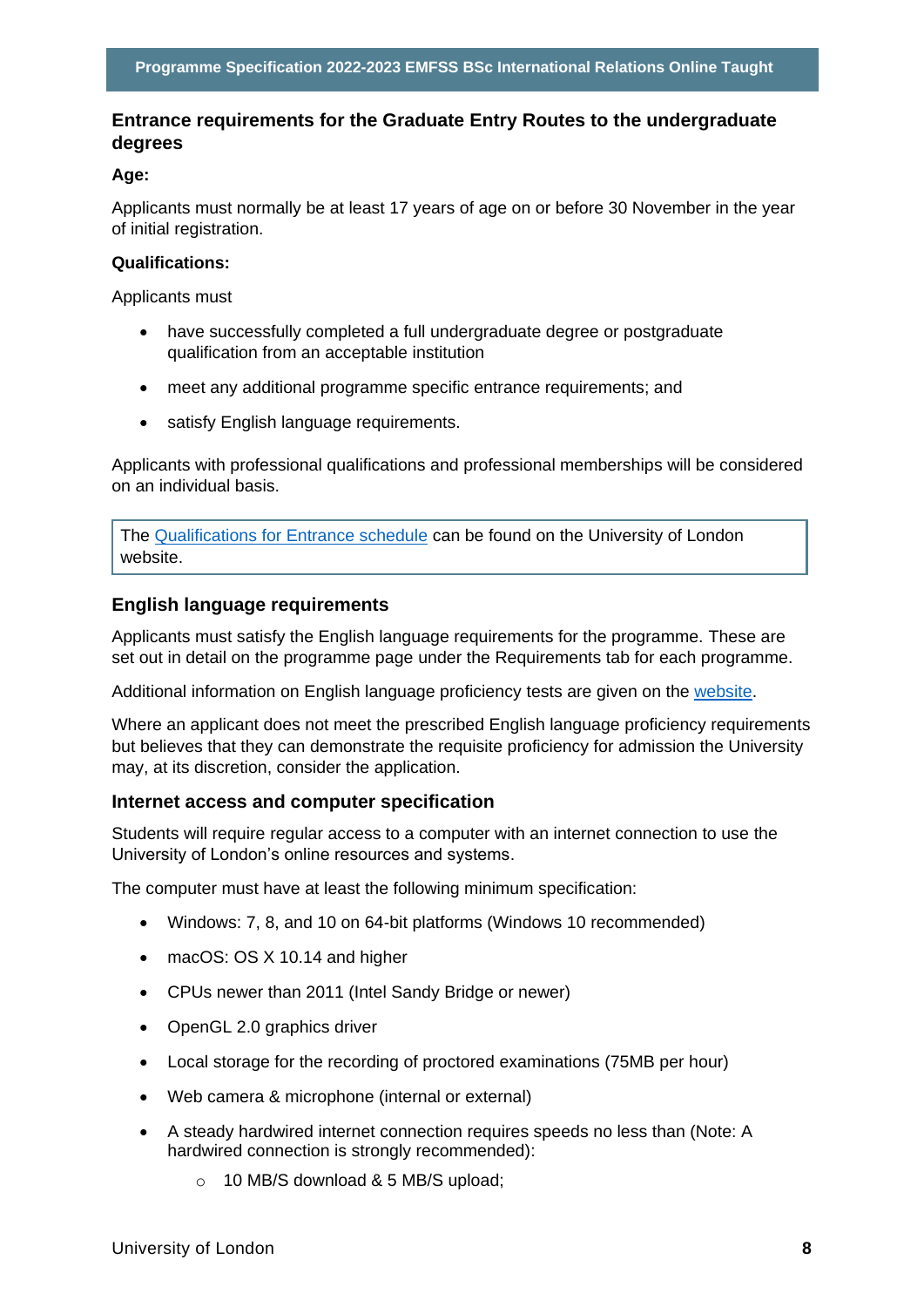• Wired headset and phone (mobile or landline);

And the following applications installed:

- a word processor for Microsoft Word documents (.doc and .docx);
- a PDF reader (for example Adobe).
- Latest versions of at least two browsers downloaded onto computer
	- o Recommended: Google Chrome
	- o Note: Programs on Atrio cannot use Internet Explorer or Edge.

Students will need to perform System Compatibility Check (monthly)

Students must be able to download and install software to their Windows or MacOS device to include secure examination browsers for online assessment purposes (if offered on your programme of study)

#### **Students with access requirements**

The University of London welcomes applications from disabled students and/or those who have access requirements. The University will make every effort to provide reasonable adjustments to enable those with a disability, learning difficulty or access requirements to have the same opportunity as all other students to successfully complete their studies.

The University is committed to managing the application procedure and the programme itself to ensure that services are accessible for all students and that an inclusive environment is created. Students with a disability, or others who may need access arrangements to assist in taking examinations, should complete the relevant section of the application form, or contact the [Inclusive Practice Manager.](mailto:special.arrangements@london.ac.uk) A separate room or other arrangements may be considered.

Requests are considered by a University panel, whose purpose is to ensure that students with disabilities and/or specific access requirements are neither advantaged nor disadvantaged by such arrangements when compared with other students. These considerations remain separate from the academic selection processes.

For further information, see [Inclusive Practice Policy](https://london.ac.uk/applications/how-it-works/inclusive-practice-special-arrangements)

#### **Sources of funding and scholarships**

Information about potential sources of funding and scholarships is updated annually and where available is included in the prospectus web pages.

For further information see the [website](https://london.ac.uk/applications/funding-your-study)

# <span id="page-9-0"></span>**Educational aims and learning outcomes of the programmes**

Each of the programmes within the fields of Economics, Management, Finance and Social Science aims to offer a challenging, flexible scheme of study invigorated by research, which advances a student's ability to develop academic and practical insights into the subjects studied. Students will be encouraged to develop a broad range of transferable and in some cases technical expertise.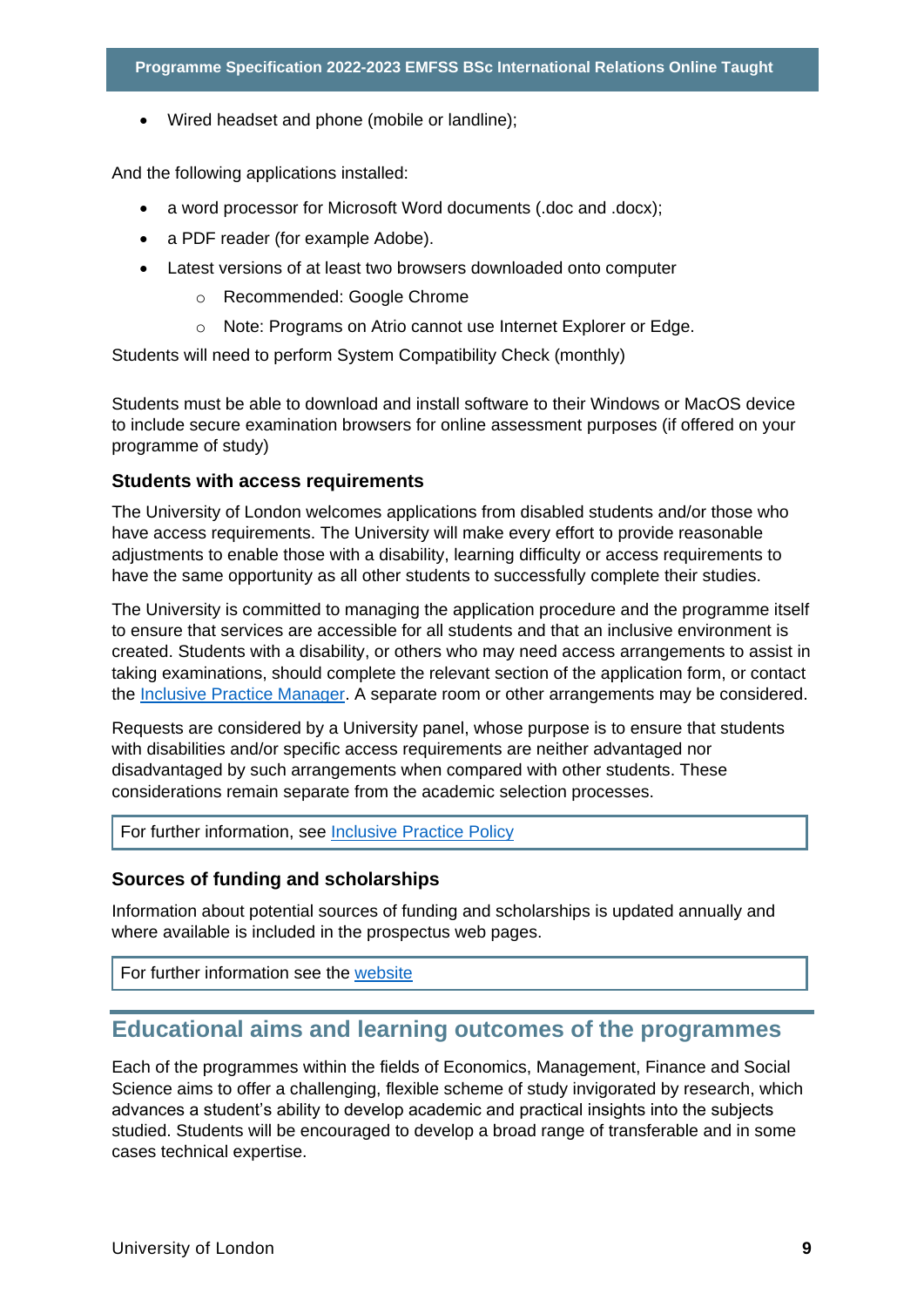Graduates of the programmes will have a sound basis for careers in a wide range of areas from major corporations to small businesses, government organisations, the voluntary sector, international organisation and the media.

Successful completion of a degree, with Honours, may allow a student to progress to postgraduate study in the degree field or a related area or to undertake further professional qualifications.

Within the programmes there is a natural progression between the levels. A student who passes the 100 courses (FHEQ Level 4) will have the essential introduction to that subject. The 200 and 300 courses (FHEQ Level 5 and 6) build on the 100 courses and provide opportunity to develop a more detailed understanding. Although the courses may not in themselves be more difficult, students will develop a greater understanding and a sophistication of thinking as they work through the courses.

The programmes aim to:

- promote independent critical and evaluative skills, and intellectual curiosity for lifelong learning;
- expand knowledge and understanding of the chosen discipline;
- promote analytical, creative and imaginative engagement with theory, research and practice in the chosen discipline;
- encourage self-development into professionally organised and interactive individuals by practicing skills of selection, assimilation and communication.

#### **BSc International Relations**

This programme aim to:

- provide a high quality and academically challenging education in international relations to able students from a wide range of countries and backgrounds:
- help students to place international relations in the wider context of the social sciences;
- enable students intending to pursue higher degrees to develop the necessary analytical and theoretical sophistication, and breadth and depth of understanding, within their field of study;
- enable students who go directly into a wide range of careers (e.g. government, academia, the voluntary sector, international organisations, business and media) to become articulate, clear thinking individuals, who are able to analyse complex bodies of material.

The learning outcomes of the programme are as follows:

#### **Knowledge and understanding;**

Depending on the courses studied a student will have:

- a detailed and critical understanding of the core literature and main theoretical debates in the field of International Relations;
- a basic knowledge of at least one other social science discipline;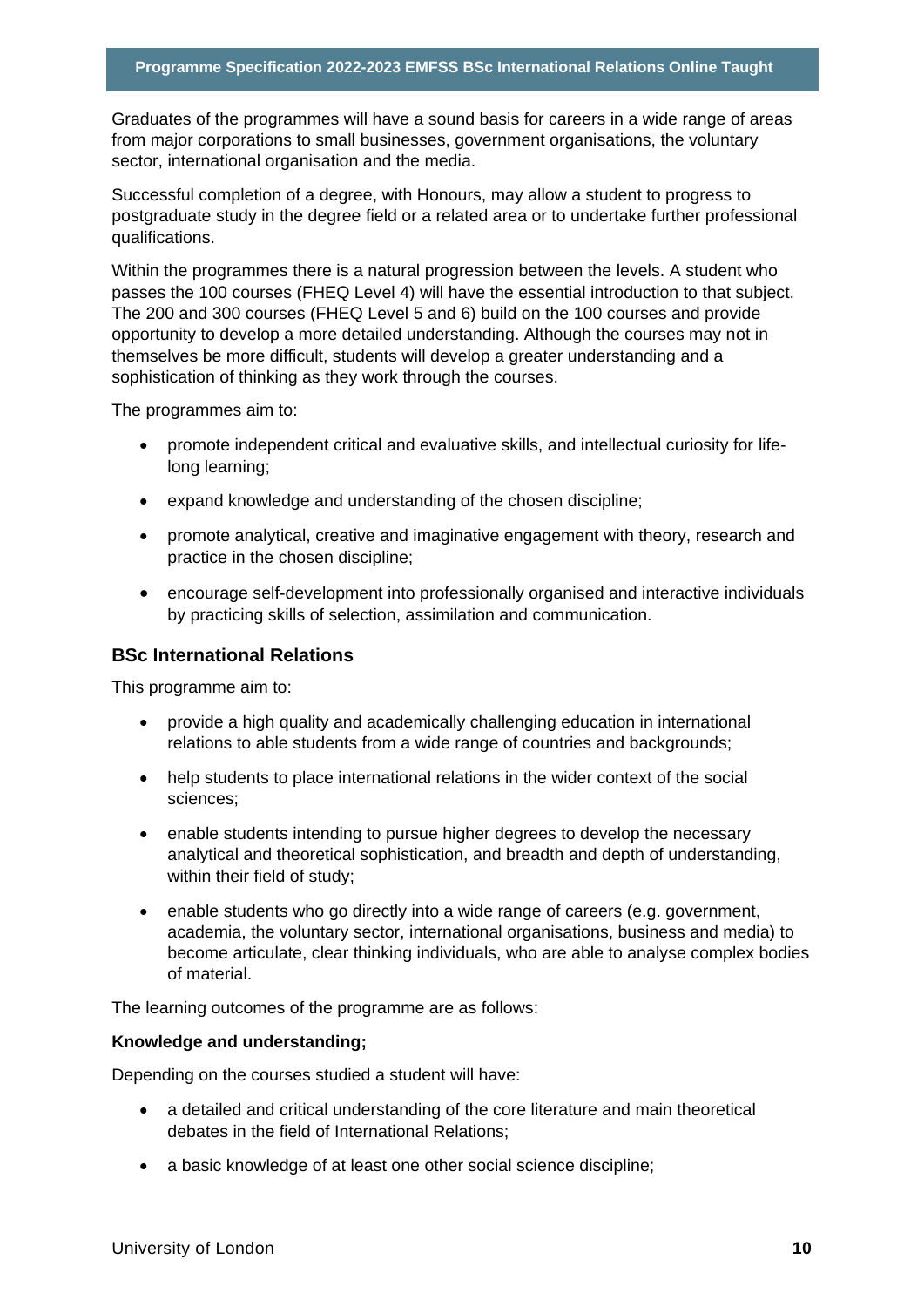- a more advanced knowledge of at least one specialist area in their field;
- the ability to work independently, planning and producing lucid, coherent, analytic written work;
- an understanding of the concepts of international order and justice;
- knowledge of the main findings in International Political Theory, International Institutions, Foreign Policy Analysis and the International Political Economy;
- awareness of the main events in the post-1914 history of international relations.

#### **Intellectual and cognitive skills;**

A student will be able to:

- locate, extract, analyse and draw reasoned conclusions from multiple sources (including electronic sources) of appropriate literature and relevant data and acknowledge and reference sources appropriately;
- critically analyse arguments;
- assimilate and lucidly evaluate alternative views.

#### **Transferable skills;**

A student will be able to:

- communicate effectively in a written context;
- organise information, and to assimilate and evaluate competing arguments;
- manage their own learning, including working effectively to deadlines;
- be open minded and have a capacity to handle ideas and scrutinise information in critical, evaluative and analytical ways.

#### **Exit qualifications**

Students exiting with a Certificate of Higher Education would expect to:

- have the essential introduction to that subject;
- demonstrate an understanding on the concepts and principles related to their area of study; and
- be able to communicate ideas and findings in a reliable and structured way.

Students exiting with a Diploma of Higher Education would, in addition, expect to:

- develop a greater understanding and a sophistication of thinking as they work through the courses;
- build on their existing knowledge to approach the concepts and principles from a wider context;
- be at a stage where they will have obtained qualities and skills necessary for employment and further study in the area.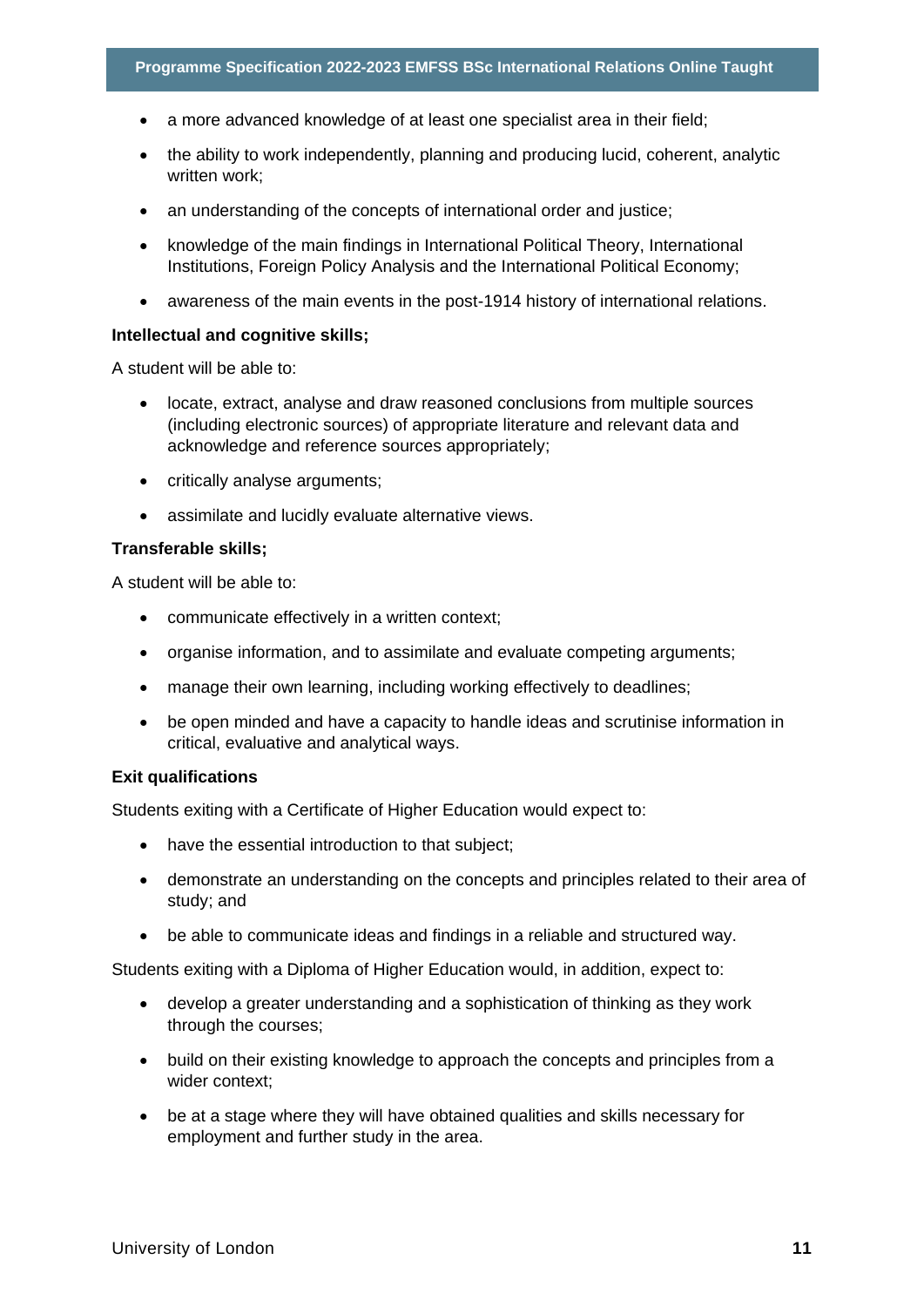# <span id="page-12-0"></span>**Learning, teaching and assessment strategies**

A student will access course materials on a Virtual Learning Environment (VLE) via desktop, mobile or table devices. Students will also complete assignments on the VLE.

Students will receive academic and technical support on the VLE. Class teachers will guide students through their learning and Student Success Advisors will advise students on progression within the programme.

Students will be required to attend live, online sessions and will be able to collaborate in real time with class teachers and fellow students and be able to engage in dialogue and develop and negotiate conclusions with others – key components in the acquisition of knowledge, understanding and transferable skills.

Written examinations form the greater part of the assessment of the programmes. For each course students will be assessed mainly by written examination. Questions are structured to allow students to demonstrate that they have acquired appropriate knowledge and understanding. The way that students manage data, solve problems, evaluate ideas and the organisational skills they use to structure their written answers allows the standard of intellectual and transferable skills to be assessed.

Assessment criteria for the programme take into account the level at which these skills have been achieved.

# <span id="page-12-1"></span>**Assessment methods**

In line with our current General Regulations, the University may offer students alternative assessments where necessary. This includes holding online timed assessments in place of written examinations, which are usually held at examination centres.

Aside from a few exceptions, each full course is examined by one three-hour unseen written assessment and each half course by one two-hour unseen written assessment. The assessment of some courses also involves the submission of coursework or a project – in these cases, details are included as part of the course syllabus.

The written examinations take place on two occasions each year, normally commencing in May and October. These are held at established examination centres worldwide.

The first opportunity to be assessed for courses initially studied in the August and November teaching blocks is May of the following year. The first opportunity to be assessed for courses initially studied in the February and May teaching blocks is October of the same year.

Full details of the dates of all assessments are available on the [website.](https://london.ac.uk/current-students/examinations/exam-timetables)

#### <span id="page-12-2"></span>**Student support and guidance**

- The Virtual Learning Environment (VLE) sometimes referred to as Digital Campus: this gives access to materials for each course, including live, online sessions and study support resources.
- A Student Success Advisor will provide advice and guidance throughout your programme.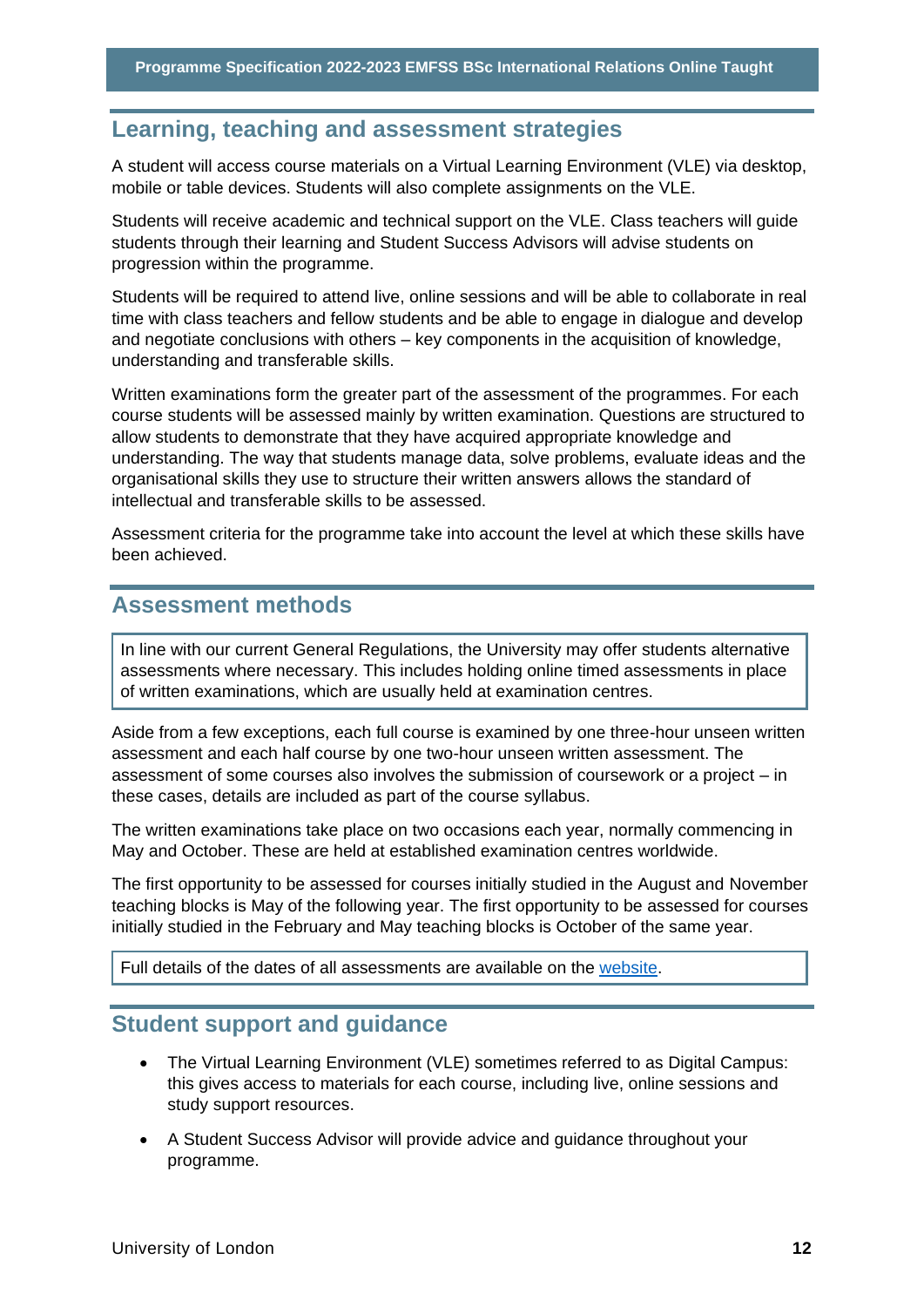- A class teacher will facilitate live, online teaching sessions.
- Student Guide: This provides information which is common to all students and gives information about matters of importance from the start of a student's relationship with the University of London through to their graduation.
- Student Portal: for accessing student induction, study skills support, student wellbeing advice.
- Recommended reading lists are provided online. Students may need to buy their own textbooks.
- Online discussion areas which allow students to communicate with each other.
- Past examination papers and examiners' commentaries. These provide an indication of the format of examinations and course-level feedback on completed assessments.
- Programme Regulations: these are a set of rules which apply to your programme students are responsible for ensuring they are familiar with the regulations for their programme.
- The Online Library provides a range of e-books, along with full-text and multidisciplinary databases where journal articles, book reviews and reports can be found. The Online Library also has a dedicated homepage for EMFSS students.
- University of London library: Registered students may use the resources located within the Senate House library (for a small additional fee).
- A University of London email account and web area for personal information management.

# <span id="page-13-0"></span>**Quality evaluation and enhancement**

The University of London delivers the majority of its flexible and distance learning programmes through a collaboration between the University of London Worldwide and member institutions of the University of London. However some of the flexible and distance learning programmes draw solely on academic input from the University of London, and are delivered without academic lead by a member institutions. The policies, partnerships (where applicable) and quality assurance mechanisms applicable for the programmes are defined in the following key documents: The Quality Framework, the Quality Assurance Schedules, Guidelines for Examinations, General Regulations and, for each programme, programme specific regulations.

#### **Awards standards**

All University of London qualifications have to align with the Frameworks for Higher Education Qualifications of UK Degree-Awarding Bodies to assure appropriate standards for each qualification. In addition, every programme that is developed by a member institution of the University of London (or a consortium with representation by more than one member institution) will be developed to the same standard as would be applied within the institution concerned. Proportionate and robust approval procedures, including external scrutiny and student engagement are in place for all programmes. Learning materials are written and all assessments are set and marked by academic staff who are required to apply the University's academic standards.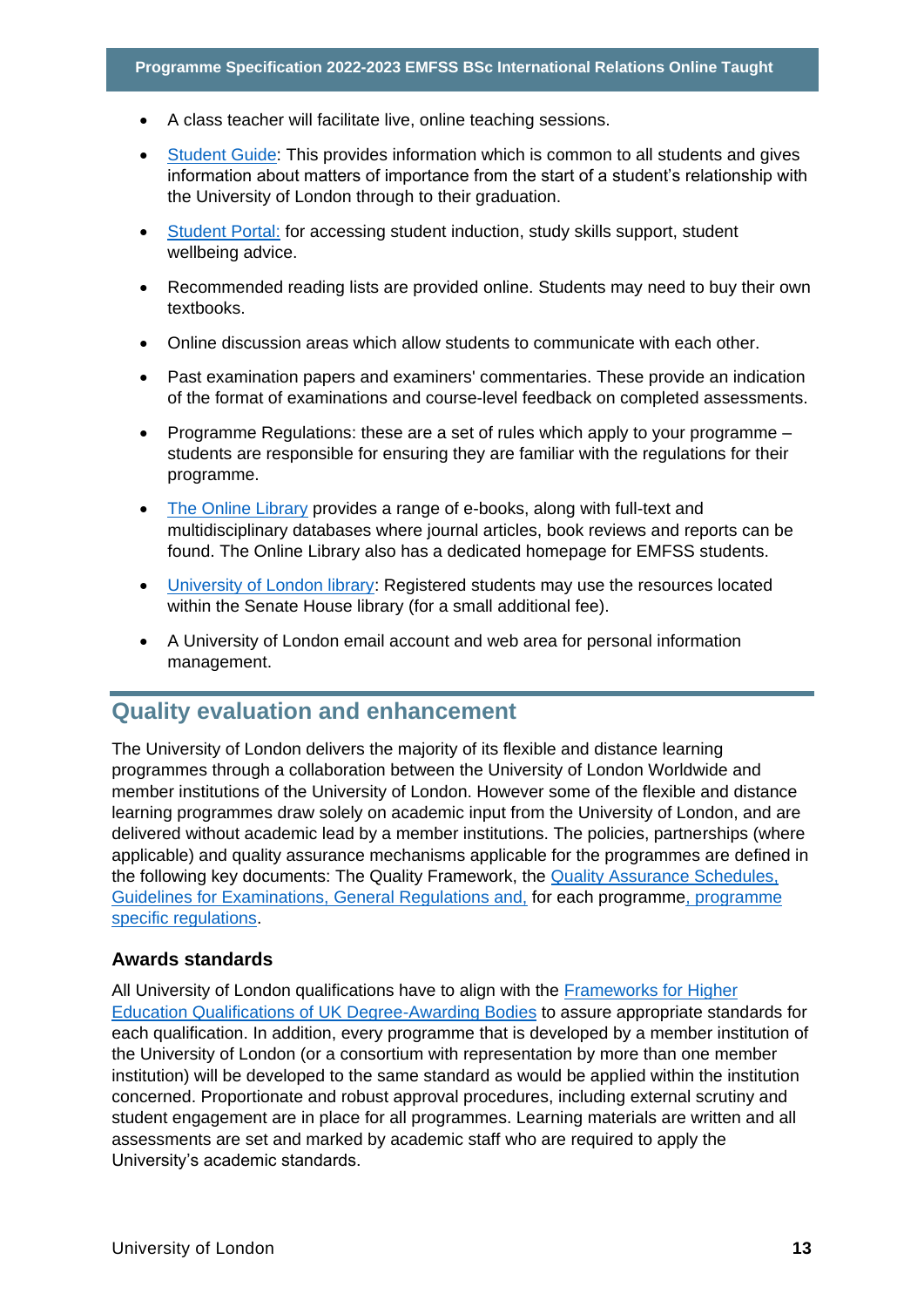#### **Review and evaluation mechanisms**

Some of the key mechanisms in place to assure the standards of all University of London qualifications and the quality of the student experience, include:

- Annual programme reports: produced for all programmes in order to review and enhance the provision and to plan ahead;
- Independent external examiners: submit reports every year to confirm that a programme has been assessed properly and meets the appropriate academic standards;
- Annual student information statistics: prepared for all systematic reporting within the University of London;
- Periodic programme reviews: carried out every 4-6 years to review how a programme has developed over time and to make sure that it remains current and up-to-date.

Improvements are made as necessary to ensure that systems remain effective and rigorous.

#### **Student feedback and engagement**

The principal channel for collecting feedback from students is the Student Experience Survey. Carried out every two years, this collects feedback from the student body on a range of topics relating to the student lifecycle. The results are analysed externally and then considered in a number of different ways, including by the programme team, principal committees and the senior leadership team. Details of any resulting actions taken are published on the Virtual Learning Environment and the Student Portal.

Additionally, on completion of their programme of study students will be invited to take a survey that seeks to measure what they have gained from their studies.

There are also opportunities for students to get involved in governance. An undergraduate and postgraduate student member is appointed by the University to the majority of committees through an annual appointment round. Some programmes also recruit student members at the programme level. Students are frequently invited to take part in quality review processes such as Periodic Programme Reviews, Programme approval, Thematic Reviews, MOOC review panels and ad hoc focus groups. Opportunities such as these are advertised through social media and on the website. More information can be found on the website.

Students can also apply to join the Student Voice Group, which meets four times a year to consider initiatives for enhancing student experience. Notes from these meetings are published on the Student Portal.

# <span id="page-14-0"></span>**After graduation**

#### **Further study**

Successful completion of an EMFSS programme may serve as preparation for students who wish to go on to take further study in the subject area – whether to be undertaken at LSE or elsewhere.

Successful completion of a degree may allow a student to progress to postgraduate study in the degree field or a related area or to undertake further professional qualifications.